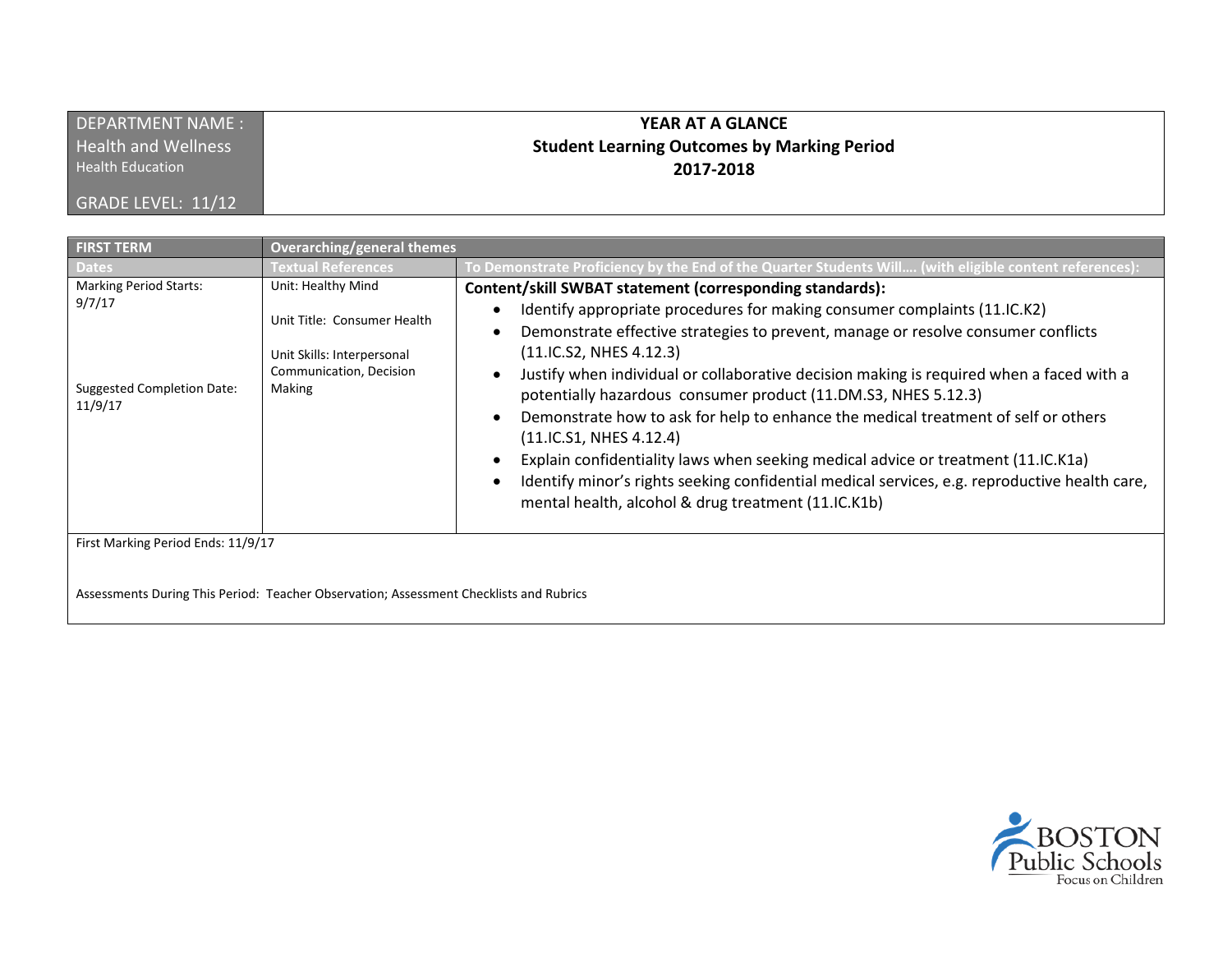| DEPARTMENT NAME:           | YEAR AT A GLANCE                                   |
|----------------------------|----------------------------------------------------|
| <b>Health and Wellness</b> | <b>Student Learning Outcomes by Marking Period</b> |
| <b>Health Education</b>    | 2017-2018                                          |
| GRADE LEVEL: 11/12         |                                                    |

| <b>SECOND TERM</b>                                                                                                               | Overarching/general themes                                                                                                |                                                                                                                                                                                                                                                                                                                                                                                                                                                                                                                                                                                                                                                                                                                                                                                                                                |
|----------------------------------------------------------------------------------------------------------------------------------|---------------------------------------------------------------------------------------------------------------------------|--------------------------------------------------------------------------------------------------------------------------------------------------------------------------------------------------------------------------------------------------------------------------------------------------------------------------------------------------------------------------------------------------------------------------------------------------------------------------------------------------------------------------------------------------------------------------------------------------------------------------------------------------------------------------------------------------------------------------------------------------------------------------------------------------------------------------------|
| Dates                                                                                                                            | Textual References                                                                                                        | To Demonstrate Proficiency by the End of the Quarter Students Will (with eligible content references)                                                                                                                                                                                                                                                                                                                                                                                                                                                                                                                                                                                                                                                                                                                          |
| <b>Marking Period Starts:</b><br>11/13/17<br><b>Suggested Completion Date:</b><br>1/26/18<br>Second Marking Period Ends: 1/26/18 | Unit: Healthy Body/Safe Body<br>Unit Title: Public Health<br>Unit Skills: Analyzing<br>Influences, Accessing<br>Resources | Content/skill SWBAT statement (corresponding standards):<br>Identify chronic illnesses common in your community (11.AI.K2a)<br>Explain the influence of social, economic and political factors on the treatment and<br>management of chronic illnesses (11.Al.K2b, NHES 2.12.10)<br>Analyze how public health policies and government regulations can influence the<br>treatment and management of illness (11.AI.S2)<br>Identify leading causes of death for 15-24 year olds and develop strategies to combat these<br>statistics (11.AR.K1b, NHES 6.12.2)<br>Chart the prevalence of HIV infection in your community and compare that to the US<br>overall (11.AR.K1a)<br>Evaluate the validity of health information, testing and services to diagnose and treat HIV<br>infection in your community (11.AR.S1, NHES 3.12.1) |
|                                                                                                                                  |                                                                                                                           |                                                                                                                                                                                                                                                                                                                                                                                                                                                                                                                                                                                                                                                                                                                                                                                                                                |

Assessments During This Period: Teacher Observation; Assessment Checklists and Rubrics

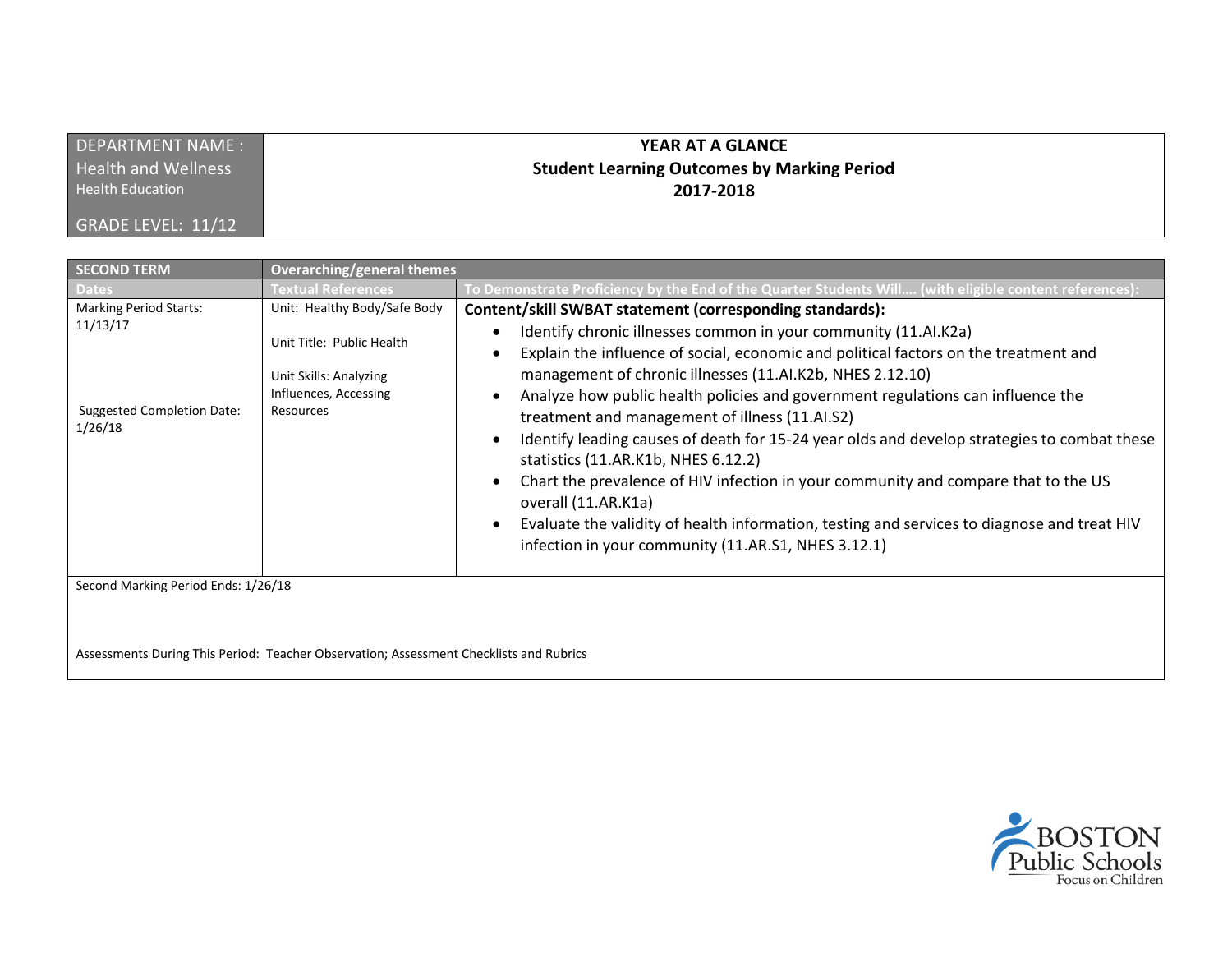| DEPARTMENT NAME :          | YEAR AT A GLANCE                                   |
|----------------------------|----------------------------------------------------|
| <b>Health and Wellness</b> | <b>Student Learning Outcomes by Marking Period</b> |
| <b>Health Education</b>    | 2017-2018                                          |
| GRADE LEVEL: 11/12         |                                                    |

| <b>THIRD TERM</b>                                                                        | <b>Overarching/general themes</b>                                                                                                   |                                                                                                                                                                                                                                                                                                                                                                                                                                                                                                                                                                                                                                        |
|------------------------------------------------------------------------------------------|-------------------------------------------------------------------------------------------------------------------------------------|----------------------------------------------------------------------------------------------------------------------------------------------------------------------------------------------------------------------------------------------------------------------------------------------------------------------------------------------------------------------------------------------------------------------------------------------------------------------------------------------------------------------------------------------------------------------------------------------------------------------------------------|
| <b>Dates</b>                                                                             | Textual References                                                                                                                  | To Demonstrate Proficiency by the End of the Quarter Students Will (with eligible content references):                                                                                                                                                                                                                                                                                                                                                                                                                                                                                                                                 |
| <b>Marking Period Starts:</b><br>1/29/18<br><b>Suggested Completion Date:</b><br>4/13/18 | Unit: Healthy Body/Safe Body<br>Unit Title: Public Health<br>(continued)<br>Unit Skills: Decision Making,<br><b>Health Advocacy</b> | Content/skill SWBAT statement (corresponding standards):<br>Identify health disparities in your community (11.HA.K2a)<br>Utilize accurate societal norms to raise awareness of health disparities in your community<br>(11.HA.S3, NHES 8.12.1)<br>Advocate for improving personal, family and community health and removing health<br>disparities (11.HA.S2, NHES 8.12.3)<br>Examine barriers to healthy decision-making with regard to environmental issues<br>(11.DM.S1, NHES 5.12.1)<br>Predict possible short and long term impact of alternative sources of energy at the<br>community and national level (11.DM.S3, NHES 5.12.5) |
| Third Marking Period Ends: 4/13/18                                                       |                                                                                                                                     |                                                                                                                                                                                                                                                                                                                                                                                                                                                                                                                                                                                                                                        |

Assessments During This Period: Teacher Observation; Assessment Checklists and Rubrics